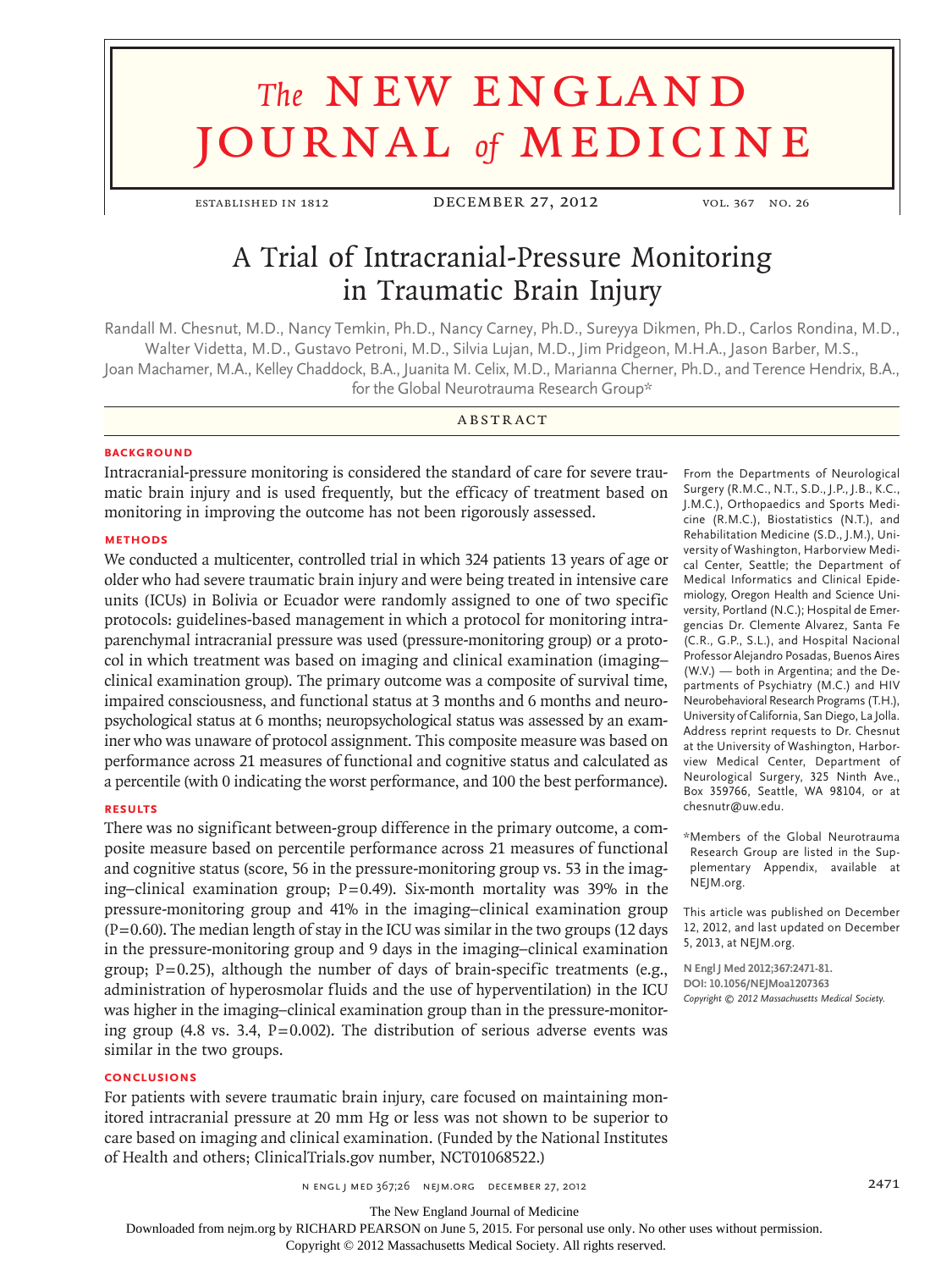ALTHOUGH THE MONITORING OF INTRA-<br>cranial pressure is widely recognized as<br>traumatic brain injury, its use in guiding therapy cranial pressure is widely recognized as standard care for patients with severe has incomplete acceptance, even in high-income countries.1-3 Successive editions of the guidelines for the management of severe traumatic brain injury4-7 have documented the inadequate evidence of efficacy, calling for randomized, controlled trials while also noting the ethical issues that would be posed if the control group consisted of patients who did not undergo monitoring. The identification of a group of intensivists in Latin America who routinely managed severe traumatic brain injury without using available monitors and for whom there was equipoise regarding its efficacy eliminated that ethical constraint and led to the implementation of the randomized, controlled trial described here.

Data from rigorous randomized, controlled trials of intracranial-pressure monitoring in the management of traumatic brain injury are lacking, and few high-quality, prospective case–control or cohort studies have been conducted.7 Historically, the use of monitoring-based management has been confounded by several factors. These include the involvement of intensivists and the development of the subspecialty of neurocritical care; the vast improvements in the resuscitation of patients with trauma (and those with brain injury, in particular); myriad developments in the management of traumatic brain injury during prehospital emergency care, emergency department care, and rehabilitation; and marked improvements in monitoring and management techniques in the intensive care unit (ICU). Such confounding can be rigorously addressed only in a randomized, controlled trial. Here we report the results of such a trial.

The primary objective of the Benchmark Evidence from South American Trials: Treatment of Intracranial Pressure (BEST:TRIP) trial was to determine whether the information derived from the monitoring of intracranial pressure in patients with severe traumatic brain injury improves medical practice and patient outcomes. Our primary hypothesis was that a management protocol based on the use of intracranial-pressure monitoring would result in reduced mortality and improved neuropsychological and functional recovery at 6 months. Our secondary hypothesis was that incorporating intracranial-pressure monitoring into the management of severe traumatic brain injury would have benefits for the health care system, including a reduced risk of complications and a shorter ICU stay.

#### METHODS

# **Study Design**

The study was a multicenter, parallel-group trial, with randomized assignment to intracranialpressure monitoring (the pressure-monitoring group) or imaging and clinical examination (the imaging–clinical examination group). Randomization was stratified according to study site, severity of injury, and age. The study was started at three Bolivian hospitals (for details, see the Supplementary Appendix, available with the full text of this article at NEJM.org); an additional Bolivian hospital and two Ecuadorian hospitals were subsequently recruited to increase enrollment. All six sites had ICUs staffed with intensivists, 24-hour computed tomographic (CT) services and neurosurgery coverage, and high volumes of patients with trauma.

# **Eligibility**

All patients presenting with traumatic brain injury were screened for eligibility on admission at the study hospitals. To be included in the study, patients had to be 13 years of age or older and have a score on the Glasgow Coma Scale (GCS) of 3 to 8 (with a score on the GCS motor component of 1 to 5 if the patient was intubated) or a higher score on admission that dropped to the specified range within 48 hours after injury. (The GCS ranges from 3 to 15, with higher scores indicating higher levels of consciousness; the motor score ranges from 1 to 6.) Patients with a GCS score of 3 and bilateral fixed and dilated pupils and those with an injury believed to be unsurvivable were excluded. The complete list of inclusion and exclusion criteria has been reported previously8 and is available in the Supplementary Appendix. Informed consent was obtained for all participants.

#### **Group Assignments and Interventions**

Randomization sequences were computer-generated by a data-center biostatistician and were stratified according to site, severity of injury (GCS score of 3 to 5, or GCS motor score of 1 to 2 if the patient was intubated, vs. GCS score of

The New England Journal of Medicine

Downloaded from nejm.org by RICHARD PEARSON on June 5, 2015. For personal use only. No other uses without permission.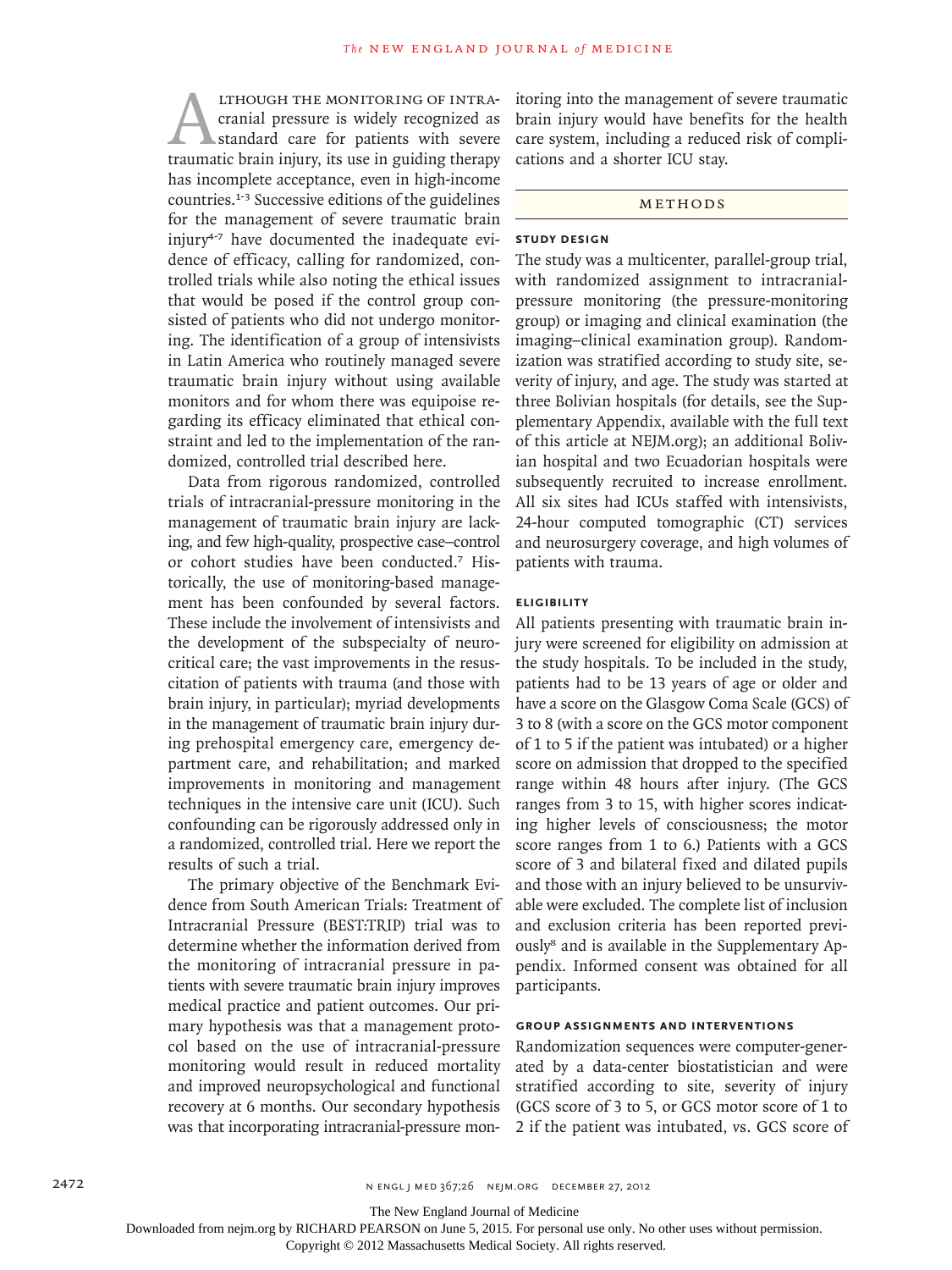6 to 8, or GCS motor score of 3 to 5 if the patient was intubated), and age (<40 years vs. ≥40 years), with a block size of 2 or 4 (see the Supplementary Appendix).

The study was conducted in accordance with the protocol (available at NEJM.org), which specified that three CT scans be obtained (at baseline, 48 hours, and 5 to 7 days) and standard supportive care provided for each patient, with care to include mechanical ventilation, sedation, and analgesia. Non-neurologic problems were managed aggressively in both groups.

Patients randomly assigned to the pressuremonitoring group had an intraparenchymal monitor placed as soon as possible and were treated to maintain an intracranial pressure of less than 20 mm Hg, in accordance with the guidelines for the management of severe traumatic brain injury4-7 (for more information see the description of treatment protocols in the Supplementary Appendix). Drainage of cerebrospinal fluid required ventriculostomy placement. The care for patients randomly assigned to the imaging– clinical examination group was provided in accordance with a protocol based on the pretrial standard for care at the three original participating hospitals (see the Supplementary Appendix). In the absence of intracranial mass lesions requiring surgery, signs of intracranial hypertension on imaging or clinical examination were treated first with hyperosmolar therapies with the use of protocol-specified doses on a fixed schedule of administration, optional mild hyperventilation (at a partial pressure of arterial carbon dioxide of 30 to 35 mm Hg), and optional ventricular drainage. Continuing edema prompted consideration of the administration of high-dose barbiturates. Additional treatments were required for patients with "neuroworsening,"9 persistent edema, or clinical signs of intracranial hypertension. (More information on the interventions provided and on operational definitions — including the definition of neuroworsening — is available in the Supplementary Appendix.)

# **Outcomes**

The primary outcome, assessed within 6 months after the study onset, was a composite of 21 components: measures of survival (survival time, counted as 1 component), duration and level of impaired consciousness (time to follow commands, sum of errors on the orientation ques-

tions from the Galveston Orientation and Amnesia Test [GOAT] on discharge from the hospital — 2 components), functional status and orientation 3 months after injury (assessed with the use of the Extended Glasgow Outcome Scale [GOS-E], the Disability Rating Scale, and GOAT — 3 components), and functional and neuropsychological status 6 months after injury (15 components). The battery of tests included measures of mental status, working memory, information-processing speed, episodic memory and learning, verbal fluency, executive function, and motor dexterity (information on the range and direction of scores for each measure is provided in Table S2 in the Supplementary Appendix). Trained examiners who were unaware of the group assignments administered the tests at 3 and 6 months. Data quality and monitoring are discussed in the Supplementary Appendix.

For the primary outcome, each participant's percentile was determined separately for each of the 21 measures; the overall outcome was the average of the 21 percentiles<sup>10</sup> (on a scale from 0 to 100, with lower percentiles representing worse outcomes); for details, see the outcomes section in the Supplementary Appendix. Protocolspecified secondary outcomes were the length of stay in the ICU (measured as the total number of days in the ICU and the number of days in the ICU on which the patient received at least one brain-specific treatment) and systemic complications. Brain-specific treatments were those directed at intracranial hypertension and included the administration of hyperosmolar agents and pressors and the use of hyperventilation but excluded ventilation, sedation, and analgesia. Additional, post hoc secondary outcomes were the hospital length of stay, the number of days of mechanical ventilation, treatment with high-dose barbiturates or decompressive craniectomy, and therapeutic intensity (for details, see the Supplementary Appendix). For some analyses focused specifically on interventions for intracranial hypertension, we defined the duration of therapy as the number of days from injury until the last brain-specific treatment. Data for patients who survived for more than 1 day after the last brainspecific treatment (collectively referred to as the brain-treatment survivors subgroup) were also analyzed. We integrated brain-specific treatments by summing the number of treatments delivered per hour over the course of the treatment interval.

n engl j med 367;26 nejm.org december 27, 2012 2473

The New England Journal of Medicine

Downloaded from nejm.org by RICHARD PEARSON on June 5, 2015. For personal use only. No other uses without permission.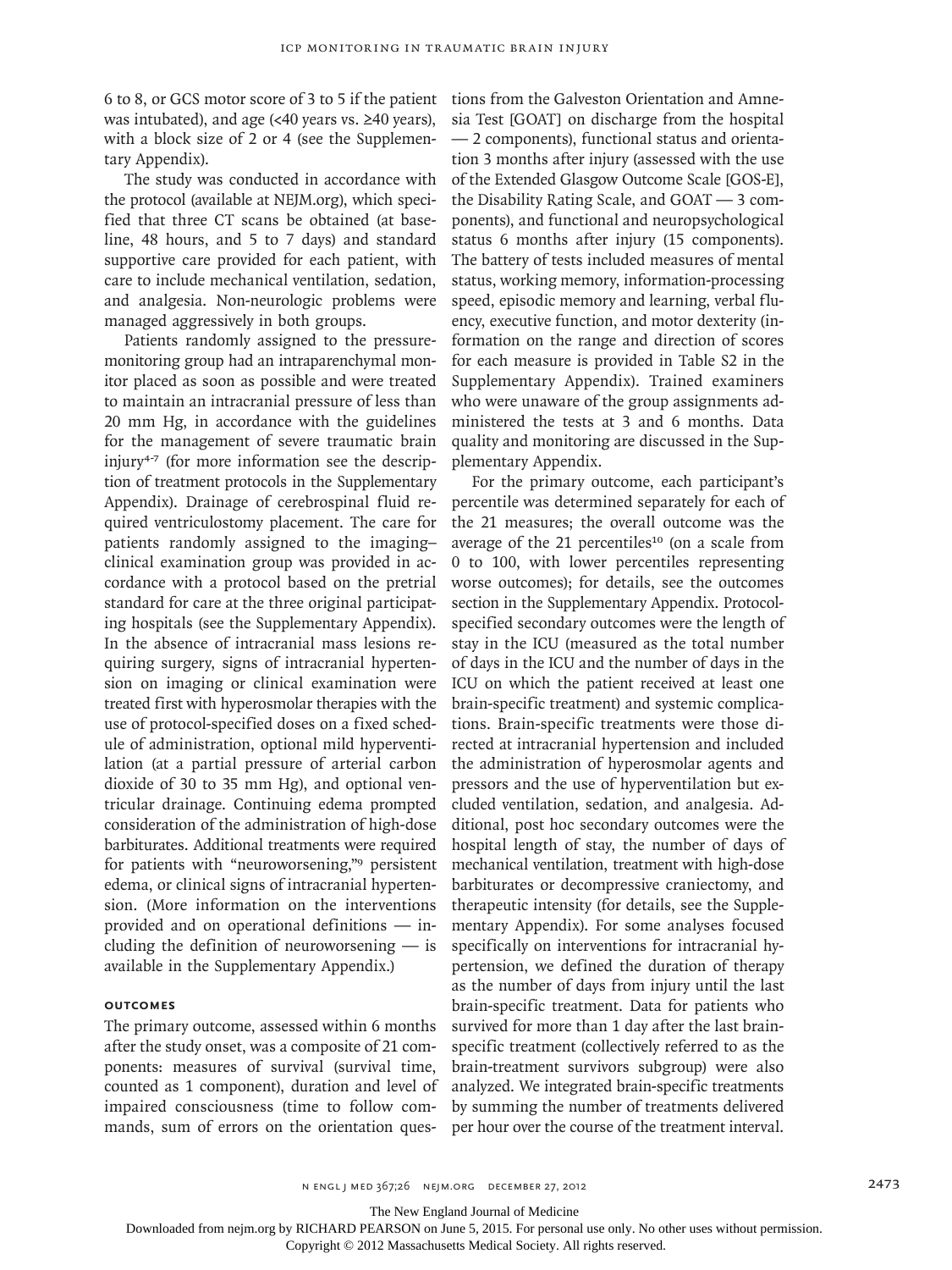#### **Study Oversight**

The study was approved by the institutional review board at the University of Washington and the ethics committees at all study centers. All authors vouch for the accuracy and completeness of the data and data analyses and for the fidelity of this report to the study protocol. Integra Life Sciences donated the catheters used in monitoring intracranial pressure and provided additional unrestricted support for this project. Integra had no role in the design or conduct of the study, the data analysis, or the writing of the manuscript.

# **Statistical Analysis**

The planned sample size of 324 was determined by means of simulation to provide 80% power to detect an increase of 10 percentage points in the percentage of patients with a good outcome or with moderate disability according to the GOS-E (odds ratio with imaging and clinical examination vs. pressure monitoring, 1.5), and a corresponding improvement on other measures (see the Supplementary Appendix). One planned interim efficacy analysis was conducted when half the participants had undergone the 6-month assessment.

The primary hypothesis was tested with the use of the blocked Wilcoxon test,<sup>11</sup> with blocking on stratification factors, and a two-sided significance level of 0.05. We obtained odds ratios and confidence intervals from a logistic proportional-odds model, accounting for the same factors (see the Supplementary Appendix).<sup>10</sup> This analysis was supplemented by similar analyses of individual measures and composite analyses of subgroup measures. Cox models were used to analyze survival. A significance level of 0.01 was used to test secondary hypotheses. The main analyses included data on all participants randomly assigned to a treatment group (intentionto-treat population). Sensitivity analyses included analyses restricted to patients who survived, those who received the assigned treatment, and those who survived for at least 24 hours after receiving brain-specific treatments.

# **RESULTS**

# **Study Participants**

Patients were recruited between September 2008 and October 2011, with the last follow-up visit occurring in May 2012 (see Fig. S1 in the Supplementary Appendix for information on screening, randomization, and follow-up). The trial ended when the planned sample size was attained. Of 528 eligible patients, 204 (39%) were excluded before randomization (see Table S4 in the Supplementary Appendix for a comparison of the baseline characteristics of enrolled patients and excluded patients). Of the patients who underwent randomization, 92% were followed for 6 months or until death (Table S4 in the Supplementary Appendix). Protocol violations were few (Table S5 in the Supplementary Appendix). The two treatment groups were similar at baseline with regard to all baseline characteristics (Table 1, and Table S6 in the Supplementary Appendix).

Traffic incidents were the primary cause of injury. Only 45% of participants were transported to the first hospital by ambulance. Most were transferred to study hospitals from another center; the median time to arrival at the first hospital was 1.0 hour for direct admissions and 2.7 hours for transfers. The median time from injury to arrival at study centers for all patients was 3.1 hours. We were unable to acquire accurate information on prehospital interventions or early secondary insults (i.e., hypoxemia or hypotension) because they were not uniformly assessed and recorded.

#### **Initial Injury**

Of the study participants who underwent randomization, 24% had a GCS score that was higher on admission but subsequently dropped to the specified range for enrollment. The median GCS motor score at randomization was 4.0; 49% of participants had localizing brain injuries, with none of the participants following commands. One or both pupils were nonreactive in 44% of participants. On the Abbreviated Injury Scale (ranging from 0 to 6, with higher scores indicating more severe injury), the median score for head injury was 5; 82% of participants had a score of 4 or higher. Initial CT revealed a high severity of injury overall, with grade III diffuse injury<sup>2-14</sup> (swelling of the brain causing compression of the basal cisterns, without a mass lesion or a midline shift of >5 mm) in 43% of the participants and mass lesions requiring surgical treatment in 33%. Mesencephalic cisterns were compressed or absent in 85% of the participants, and the midline was shifted by more than 5 mm in 36%.

The New England Journal of Medicine

Downloaded from nejm.org by RICHARD PEARSON on June 5, 2015. For personal use only. No other uses without permission.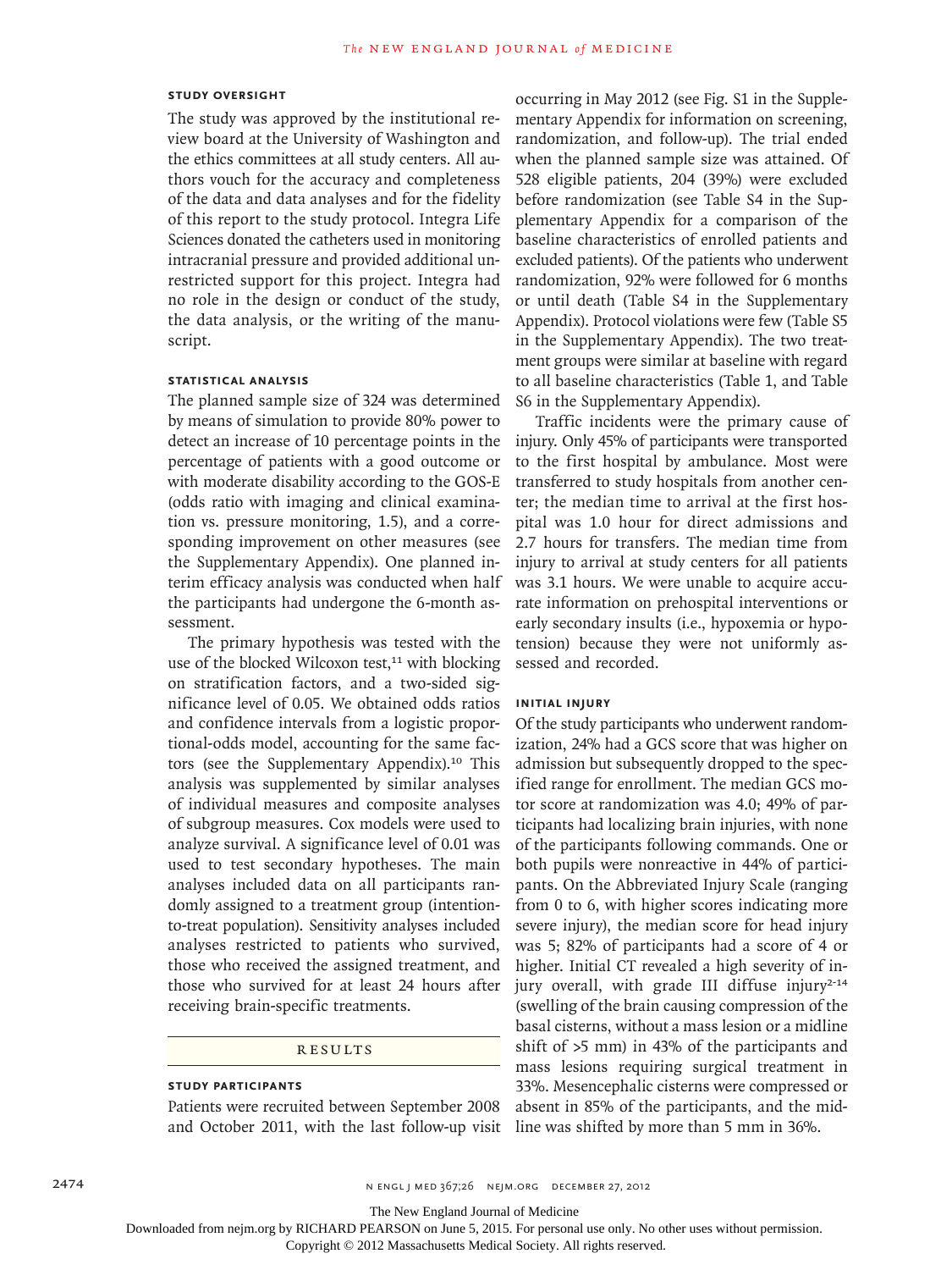| Table 1. Baseline Characteristics of the Study Participants.*                   |                                                    |                                                             |  |
|---------------------------------------------------------------------------------|----------------------------------------------------|-------------------------------------------------------------|--|
| Variable                                                                        | <b>Pressure-Monitoring</b><br>Group<br>$(N = 157)$ | Imaging-Clinical<br><b>Examination Group</b><br>$(N = 167)$ |  |
| $Age - yr$                                                                      |                                                    |                                                             |  |
| Median                                                                          | 29                                                 | 29                                                          |  |
| Interquartile range                                                             | $22 - 44$                                          | $22 - 44$                                                   |  |
| Male sex - no. $(%)$                                                            | 143 (91)                                           | 140 (84)                                                    |  |
| Transferred from another hospital - no./total no. (%)                           | 97/157(62)                                         | 101/166(61)                                                 |  |
| Time to admission to study hospital - hr                                        |                                                    |                                                             |  |
| Median                                                                          | 3.5                                                | 2.9                                                         |  |
| Interquartile range                                                             | $1.1 - 8.3$                                        | $1.0 - 6.5$                                                 |  |
| Direct admissions                                                               |                                                    |                                                             |  |
| Median                                                                          | 1.0                                                | 1.0                                                         |  |
| Interquartile range                                                             | $0.5 - 1.5$                                        | $0.5 - 2.0$                                                 |  |
| <b>Transfers</b>                                                                |                                                    |                                                             |  |
| Median                                                                          | 6.3                                                | 5.0                                                         |  |
| Interquartile range                                                             | $3.3 - 12.2$                                       | $2.8 - 9.8$                                                 |  |
| Time to admission to first hospital                                             |                                                    |                                                             |  |
| Median                                                                          | 3.0                                                | 2.5                                                         |  |
| Interquartile range                                                             | $1.1 - 6.6$                                        | $1.3 - 6.3$                                                 |  |
| Glasgow Coma Scale at randomization - motor score;                              |                                                    |                                                             |  |
| Median                                                                          | 5                                                  | $\overline{4}$                                              |  |
| Interquartile range                                                             | $3 - 5$                                            | $3 - 5$                                                     |  |
| Marshall classification on initial CT - no. (%) $\ddagger$                      |                                                    |                                                             |  |
| Diffuse injury I                                                                | 1(1)                                               | $\Omega$                                                    |  |
| Diffuse injury II                                                               | 24 (15)                                            | 20(12)                                                      |  |
| Diffuse injury III                                                              | 70 (45)                                            | 68 (41)                                                     |  |
| Diffuse injury IV                                                               | 10(6)                                              | 12(7)                                                       |  |
| Evacuated mass lesion                                                           | 48 (31)                                            | 58 (35)                                                     |  |
| Nonevacuated mass lesion                                                        | 4(3)                                               | 7(4)                                                        |  |
| Abbreviated Injury Scale - score for head                                       |                                                    |                                                             |  |
| Median                                                                          | 5                                                  | 5                                                           |  |
| Interquartile range                                                             | $4 - 5$                                            | $4 - 5$                                                     |  |
| Mesencephalic cisterns compressed or absent on initial $CT$ - no./total no. (%) | 131/157 (83)                                       | 143/165 (87)                                                |  |
| Midline shift ( $\ge$ 5 mm) detected on initial CT — no./total no. (%)          | 53/157 (34)                                        | 64/164 (39)                                                 |  |
| Signs of intracranial hypertension detected on initial $CT$ no./total no. (%)   | 140/156 (90)                                       | 146/164 (89)                                                |  |

\* There were no significant differences between the groups. Additional data are available in Table S6 in the Supplementary Appendix.

† The range of scores for the motor component of the Glasgow Coma Scale is 1 to 6, with higher scores indicating a higher level of consciousness.

‡ The Marshall classification of traumatic brain injury is based on a review of CT scans, with diffuse injury I indicating no visible pathology, diffuse injury II indicating the presence of cisterns, with a midline shift of 0 to 5 mm, diffuse injury III indicating pathology similar to that in diffuse injury II, but with swelling, and diffuse injury IV indicating pathology similar to that seen in diffuse injuries II or III, with a midline shift of more than 5 mm. For more detailed information see the Definitions section in the Supplementary Appendix and Marshall et al.<sup>12</sup> Percentages for this variable exclude unknown values.

§ Scores on the Abbreviated Injury Scale range from 1 to 6, with higher values representing more severe injury.

¶Data on signs of intracranial hypertension are based on the impression of the interpreting physician.

The New England Journal of Medicine

Downloaded from nejm.org by RICHARD PEARSON on June 5, 2015. For personal use only. No other uses without permission.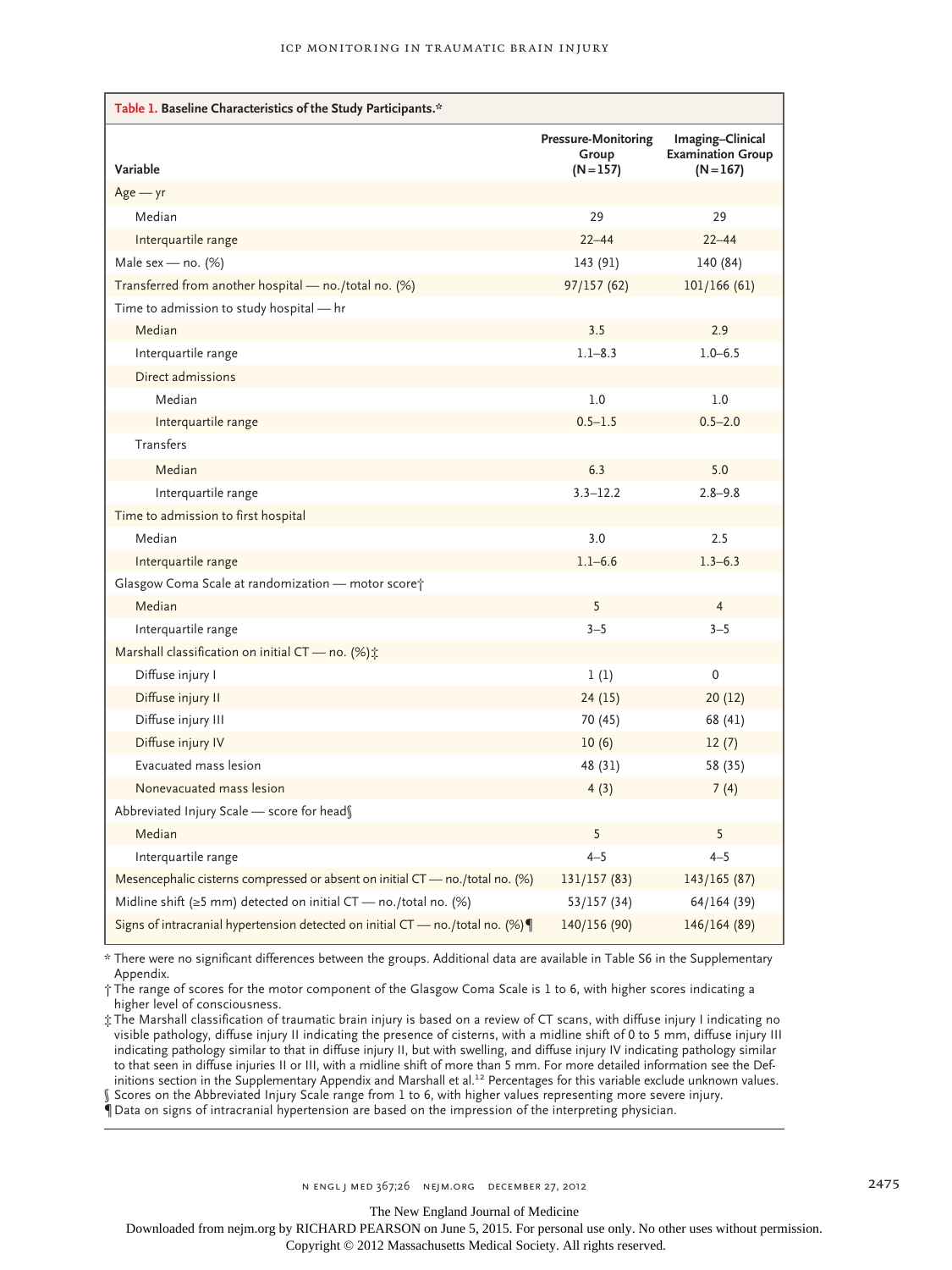#### **Clinical Outcomes**

Table 2 (and Table S7A in the Supplementary Appendix) shows the results for the primary (composite) outcome, individual measures, and sensitivity analyses. There were no significant differences between groups. The survival rates for the two study groups are shown in Figure 1. The 14-day mortality was 30% in the imaging–clinical examination group as compared with 21% in the pressure-monitoring group (hazard ratio, 1.36; 95% confidence interval [CI], 0.87 to 2.11; P=0.18); the 6-month mortality was 41% and 39% in the two groups, respectively (hazard ratio, 1.10; 95% CI, 0.77 to 1.57;  $P=0.60$ ). The results for the primary outcome were similar in an analysis restricted to survivors and in analyses of subgroups defined by sex (prespecified subgroup analysis), site, CT findings, and age (Tables S7B and S8 in the Supplementary Appendix).

#### **Processes of Care**

Table 3 (and Table S9A in the Supplementary Appendix) shows the between-group comparisons for variables reflecting processes of care. The hospital length of stay was marginally shorter in the imaging–clinical examination group than in the pressure-monitoring group only when all participants who underwent randomization were included in the analysis. There were no significant differences between groups with respect to the ICU length of stay, in either the intention-to-treat population or the brain-treatment survivors subgroup (Table S9B in the Supplementary Appendix). For this subgroup, the median length of stay was 13 days in the ICU and 26 days in the hospital. There were no significant between-group differences in the number of days of mechanical ventilation. The evaluation of non-neurologic complications also revealed no significant differ-

| Table 2. Clinical Outcomes.*        |                                                    |                                                             |         |                                              |
|-------------------------------------|----------------------------------------------------|-------------------------------------------------------------|---------|----------------------------------------------|
| Variable                            | <b>Pressure-Monitoring</b><br>Group<br>$(N = 157)$ | Imaging-Clinical<br><b>Examination Group</b><br>$(N = 167)$ | P Value | <b>Proportional Odds</b><br>Ratio (95% CI) ; |
| Patients assessed at 6 mo - no. (%) | 144 (92)                                           | 153 (92)                                                    |         |                                              |
| Primary outcome:                    |                                                    |                                                             | 0.49    | $1.09(0.74 - 1.58)$                          |
| Median                              | 56                                                 | 53                                                          |         |                                              |
| Interquartile range                 | $22 - 77$                                          | $21 - 76$                                                   |         |                                              |
| Cumulative mortality at 6 mo - %    | 39                                                 | 41                                                          | 0.60    | $1.10(0.77 - 1.57)$                          |
| GOS-E scale at 6 mo — no. $(%)$     |                                                    |                                                             |         |                                              |
| Death                               | 56 (39)                                            | 67 $(44)**$                                                 | 0.40%   | $1.23(0.77 - 1.96)$                          |
| Unfavorable outcome                 | 24 (17)                                            | 26(17)                                                      |         |                                              |
| Favorable outcome                   | 63 (44)                                            | 60(39)                                                      |         |                                              |

Additional outcomes are listed in Table S7A in the Supplementary Appendix. Outcomes for survivors only are in listed Table S7B in the Supplementary Appendix.

† Proportional odds ratios were adjusted for site, age, and severity of injury. A value of more than 1 indicates a better outcome for the pressure-monitoring group. The study was designed to detect a difference corresponding to an odds ratio of 1.5. CI denotes confidence interval.

‡ The primary outcome was based on a composite measure and calculated as an average percentile over 21 elements. The range is 0 to 100, and a higher percentile indicates a better outcome. A detailed description of the composite outcome appears in the outcomes section in the Supplementary Appendix; individual elements are listed in Table S2 in the Supplementary Appendix.

Statistical significance was determined by means of a blocked Wilcoxon test stratified according to site, age, and severity of injury at randomization.

¶ Statistical significance was determined by means of Cox model regression with adjustment for site, age, and severity of injury at randomization.

The Extended Glasgow Outcome Scale (GOS-E) ranges from 1 to 8, with 1 indicating death and 8 indicating the most favorable recovery. Patients with scores ranging from 2 to 4 were classified as having an unfavorable outcome, and those with scores ranging from 5 to 8 were classified as having a favorable outcome.

\*\* Mortality for the 6-month GOS-E assessment was higher than cumulative mortality because data for participants who were lost to follow-up were excluded from the 6-month GOS-E assessment but were included as censored data for the calculation of cumulative mortality.

The New England Journal of Medicine

Downloaded from nejm.org by RICHARD PEARSON on June 5, 2015. For personal use only. No other uses without permission.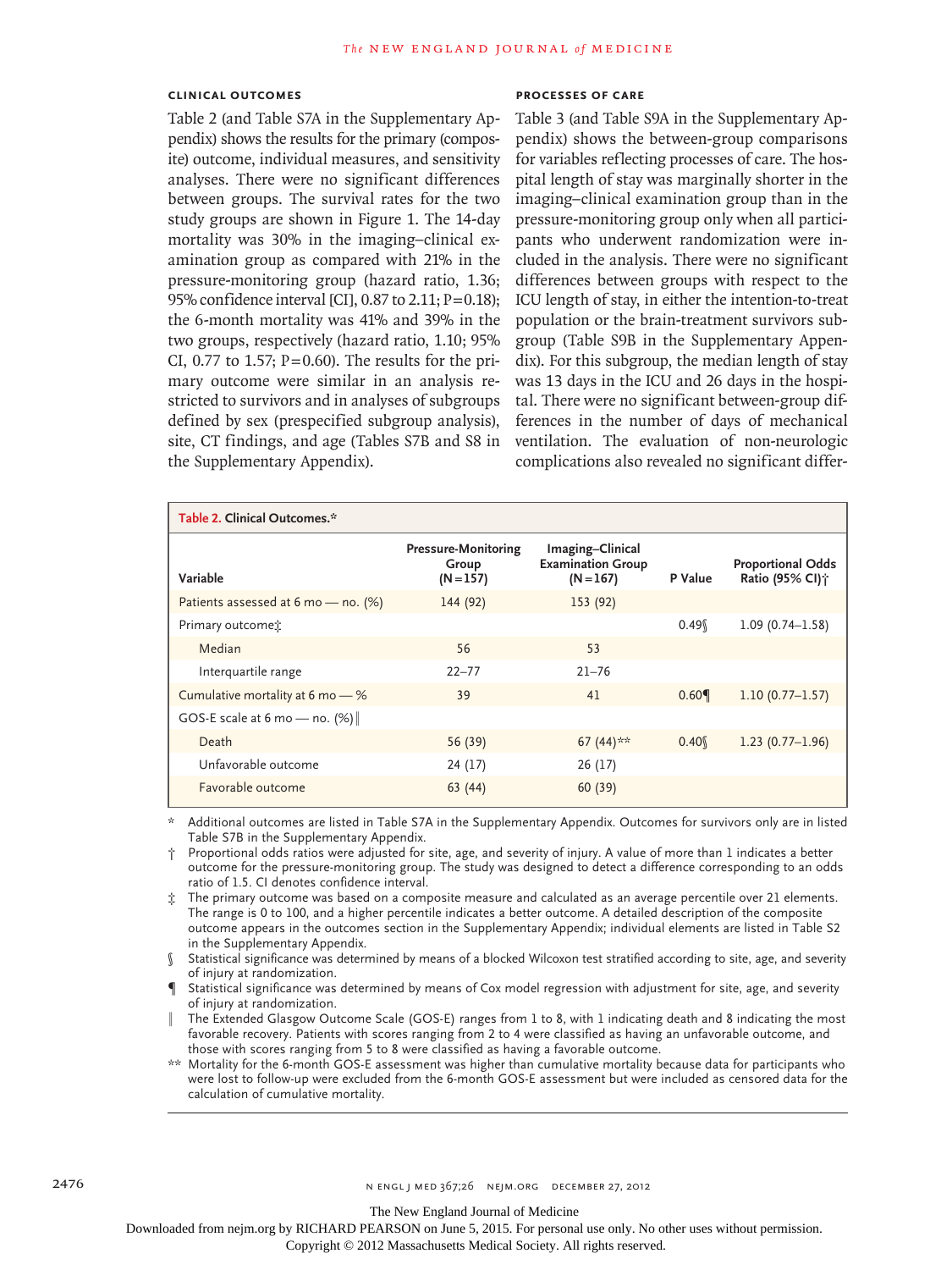

ences between treatment groups, except that patients in the pressure-monitoring group had a significantly higher rate of decubitus ulcers (12%, vs. 5% in the imaging–clinical examination group;  $P = 0.03$ ).

The median time during which intracranial pressure was monitored was 3.6 days in the entire pressure-monitoring group and 4.0 days in the brain-treatment survivors subgroup (Table 3, and Tables S9A and S9B in the Supplementary Appendix). The median and mean percentages of readings that were 20 mm Hg or higher were 7 and 20%, respectively, in the entire study population and 5 and 13%, respectively, in the braintreatment survivors subgroup. For these respective groups, the intracranial pressure was 20 mm Hg or higher initially in 37% and 29% of patients and at any time during monitoring in 79% and 76% of patients. The incidence of neuroworsening after randomization was 25% for the entire study population and did not differ significantly between the two treatment groups.

The median interval during which patients received brain-specific treatment was significantly longer in the imaging–clinical examination group than in the pressure-monitoring group. In addition, post hoc analyses of integrated treatment intensity (see the definition in the outcomes section in the Supplementary Appendix) revealed that the total number of treatments was significantly greater for the imaging–clinical examination group as a whole and for the brain-treatment survivors subgroup than for the pressure-monitoring group. Table 3, and Table S9A in the Supplementary Appendix, show that the use of high-dose barbiturates was greater in the pressuremonitoring group than in the imaging–clinical examination group (24% vs. 13%). There was no significant between-group difference in the number of patients who underwent craniectomy. The proportion of patients treated with hypertonic saline and the proportion treated with hyperventilation were significantly higher in the imaging– clinical examination group than in the pressuremonitoring group (72% vs. 58% and 73% vs. 60%, respectively). Among patients who received treatment with mannitol or hypertonic saline, the duration of treatment was longer in the imaging– clinical evaluation group than in the pressuremonitoring group (21 hours vs. 13 hours for

The New England Journal of Medicine

Downloaded from nejm.org by RICHARD PEARSON on June 5, 2015. For personal use only. No other uses without permission.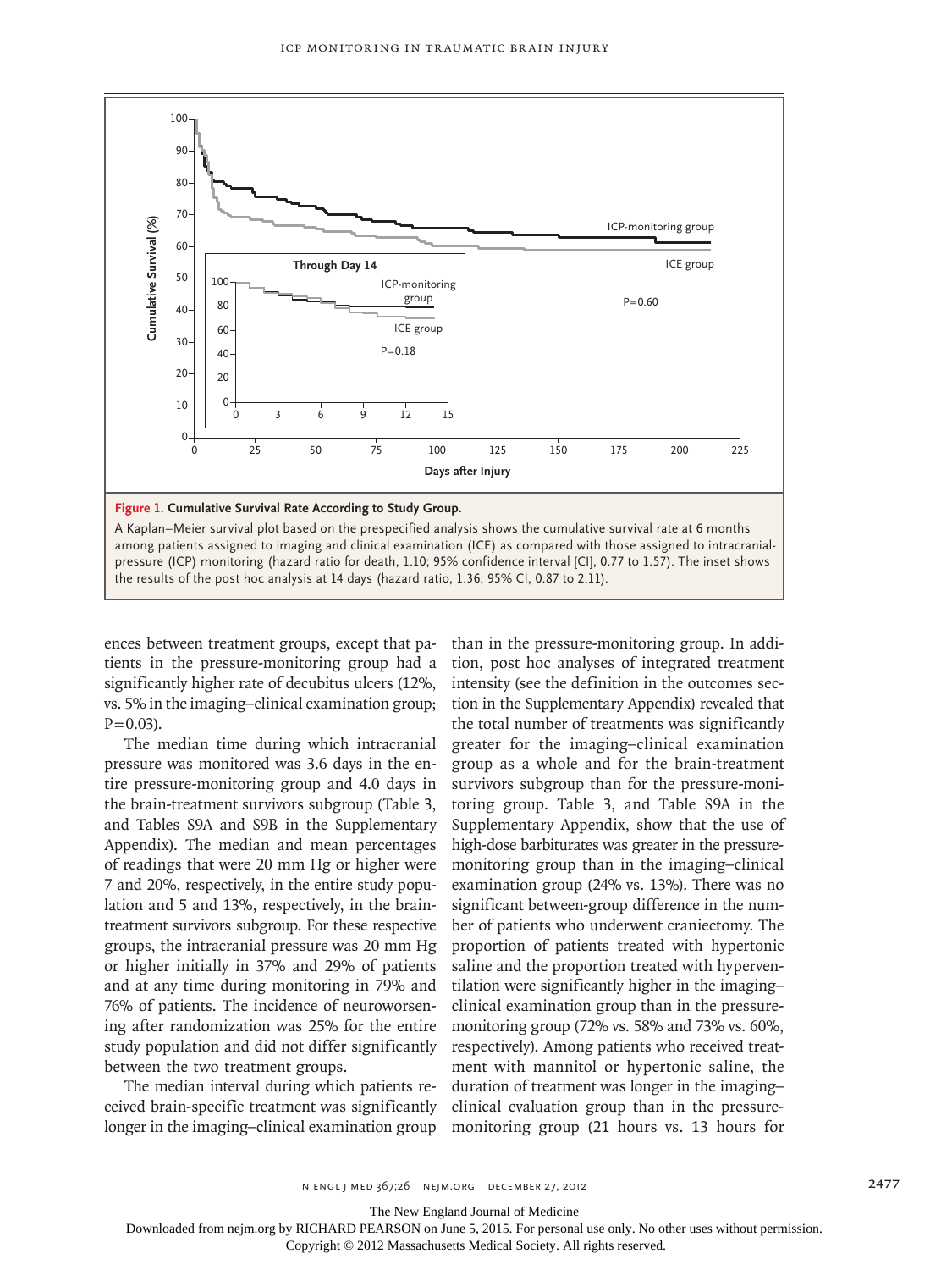mannitol and 21 hours vs. 10 hours for hypertonic saline).

# **Adverse Events**

The distributions of serious adverse events, adverse events, complications, and catheter-related adverse events are shown in Table 4, as well as in Tables S10A and S10B in the Supplementary Appendix. There were no serious catheter-related adverse events in either study group.

# Discussion

Our results do not support the hypothesized superiority of management guided by intracranialpressure monitoring over management guided by neurologic examination and serial CT imaging in patients with severe traumatic brain injury. Intracranial-pressure monitoring is the cornerstone of treatment for severe traumatic brain injury. The principle guiding additional interventions, such as the monitoring of cerebral perfusion pressure

or tissue-perfusion modification, is the maintenance of intracranial pressure below 20 mm Hg.

Most of the data from nonrandomized, controlled trials support the association of treatment based on monitored intracranial pressure with improved recovery, which has led to the recommendation of this approach in successive editions of published guidelines for the management of severe traumatic brain injury<sup>4-7</sup> (although there have been calls for a randomized, controlled trial). Dissenting literature does exist. In two retrospective studies, there was no association<sup>15</sup> or a negative association<sup>16</sup> between monitoringbased treatment and outcome, and in an older, small, low-quality study of the usefulness of monitoring in guiding mannitol dosing, monitoring was not found to be useful.<sup>17</sup>

Since our study was conducted in Bolivia and Ecuador, the extent to which the findings can be generalized to other patient populations warrants discussion. Our data suggest that the care provided in the study hospitals adhered to the

| Table 3. Processes of Care.*                               |                                                  |                                                             |          |                                             |
|------------------------------------------------------------|--------------------------------------------------|-------------------------------------------------------------|----------|---------------------------------------------|
| Variable                                                   | <b>Pressure-Monitoring</b><br>Group<br>$(N=157)$ | Imaging-Clinical<br><b>Examination Group</b><br>$(N = 167)$ | P Value; | <b>Proportional Odds</b><br>Ratio (95% CI); |
| Duration of ICP monitoring - days                          |                                                  |                                                             |          |                                             |
| Median                                                     | 3.6                                              |                                                             |          |                                             |
| Interquartile range                                        | $2.0 - 6.6$                                      |                                                             |          |                                             |
| Initial ICP ≥20 mm Hg - no./total no. (%)                  | 55/147(37)                                       |                                                             |          |                                             |
| ICP $\geq$ 20 mm Hg — % of readings                        |                                                  |                                                             |          |                                             |
| Median                                                     | $\overline{7}$                                   |                                                             |          |                                             |
| Interquartile range                                        | $1 - 31$                                         |                                                             |          |                                             |
| $CPP \le 60$ mm Hg – % of readings                         |                                                  |                                                             |          |                                             |
| Median                                                     | 6                                                |                                                             |          |                                             |
| Interquartile range                                        | $2 - 21$                                         |                                                             |          |                                             |
| Protocol-specified comparisons                             |                                                  |                                                             |          |                                             |
| Length of stay in ICU - days                               |                                                  |                                                             | 0.25     | $0.81(0.55 - 1.18)$                         |
| Median                                                     | 12                                               | 9                                                           |          |                                             |
| Interquartile range                                        | $6 - 17$                                         | $6 - 16$                                                    |          |                                             |
| Length of stay in ICU with brain-specific treatment - days |                                                  |                                                             | 0.002    | $1.87(1.28 - 2.75)$                         |
| Median                                                     | 3.4                                              | 4.8                                                         |          |                                             |
| Interquartile range                                        | $1.1 - 7.0$                                      | $2.3 - 7.4$                                                 |          |                                             |
| Respiratory complications - no. (%)                        | 93 (59)                                          | 108 (65)                                                    | 0.36     | $1.00(0.63 - 1.59)$                         |
| Sepsis - no. $(\%)$                                        | 16(10)                                           | 12(7)                                                       | 0.43     | $0.61(0.27-1.41)$                           |
| Decubitus ulcers - no. (%)                                 | 19(12)                                           | 8(5)                                                        | 0.03     | $0.35(0.15 - 0.85)$                         |
| Non-neurologic complications - no. (%)                     | 134 (85)                                         | 147 (88)                                                    | 0.52     | $1.20(0.62 - 2.34)$                         |

2478 n engl j med 367;26 nejm.org december 27, 2012

The New England Journal of Medicine

Downloaded from nejm.org by RICHARD PEARSON on June 5, 2015. For personal use only. No other uses without permission.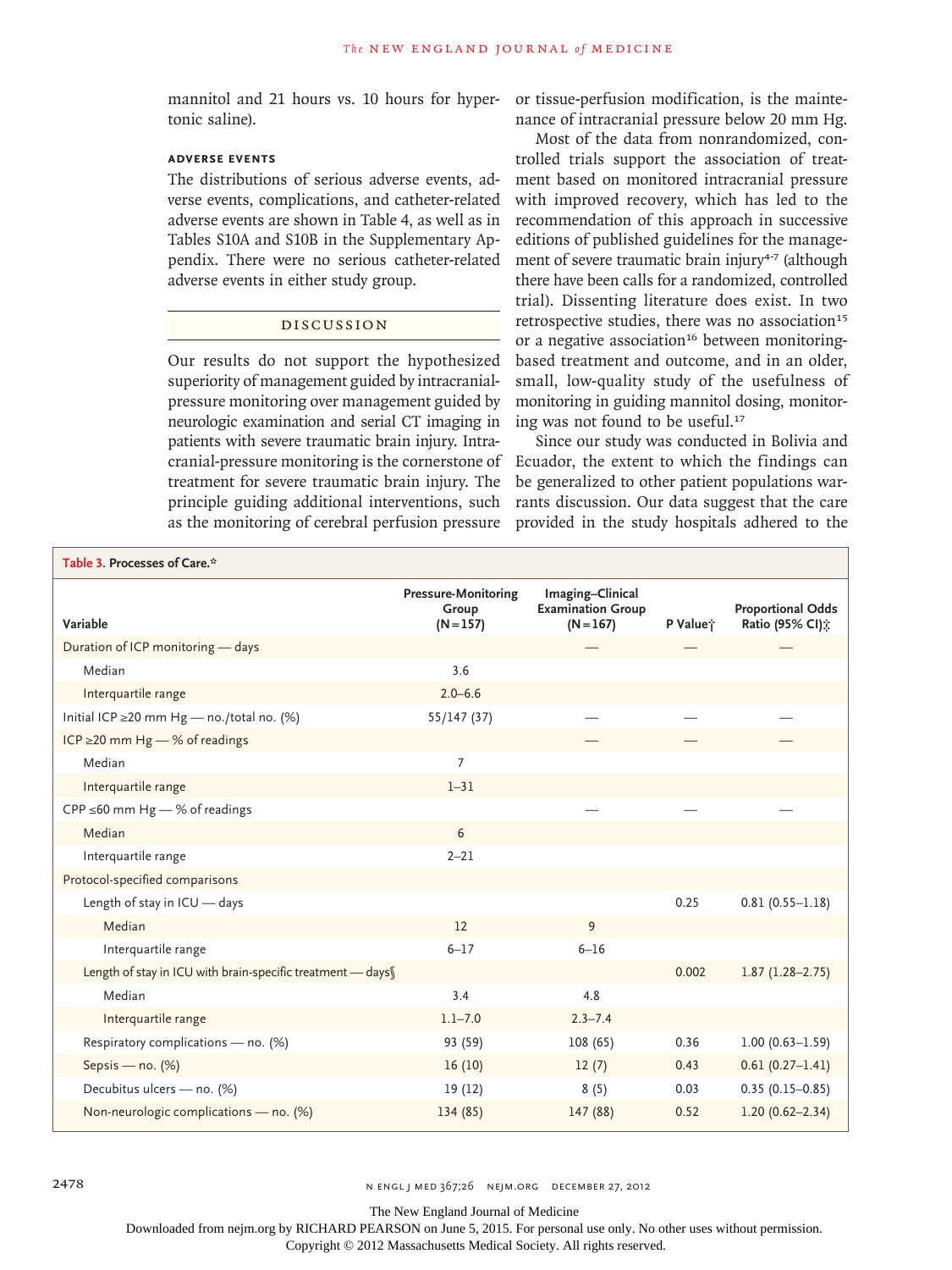| Table 3. (Continued.)                         |                                                    |                                                             |          |                                             |
|-----------------------------------------------|----------------------------------------------------|-------------------------------------------------------------|----------|---------------------------------------------|
| Variable                                      | <b>Pressure-Monitoring</b><br>Group<br>$(N = 157)$ | Imaging-Clinical<br><b>Examination Group</b><br>$(N = 167)$ | P Value; | <b>Proportional Odds</b><br>Ratio (95% CI): |
| Post hoc comparisons¶                         |                                                    |                                                             |          |                                             |
| Integrated brain-specific treatment intensity |                                                    |                                                             | < 0.001  | $2.36(1.60-3.47)$                           |
| Median                                        | 69                                                 | 125                                                         |          |                                             |
| Interquartile range                           | $13 - 181$                                         | $45 - 233$                                                  |          |                                             |
| Individual treatments - no./total no. (%)     |                                                    |                                                             |          |                                             |
| Mannitol                                      | 80/157(51)                                         | 94/166(57)                                                  | 0.25     | $1.32(0.82 - 2.13)$                         |
| Hypertonic saline                             | 90/156(58)                                         | 119/166 (72)                                                | 0.008    | $1.95(1.19-3.22)$                           |
| Furosemide                                    | 6(4)                                               | 13(8)                                                       | 0.11     | $2.53(0.82 - 7.81)$                         |
| Hyperventilation                              | 93 (60)                                            | 122 (73)                                                    | 0.003    | $2.16(1.29-3.61)$                           |
| Cerebrospinal fluid drainage                  | 1(1)                                               | 3(2)                                                        | 0.37     | $2.84(0.29 - 27.78)$                        |
| <b>Barbiturates</b>                           | 38 (24)                                            | 22(13)                                                      | 0.02     | $0.46(0.25 - 0.83)$                         |
| Neurosurgical procedures - no./total no. (%)  |                                                    |                                                             |          |                                             |
| Craniotomy for mass lesion                    | 63/157(40)                                         | 74/166 (45)                                                 | 0.50     | $1.19(0.76 - 1.86)$                         |
| Craniectomy                                   | 44/157(28)                                         | 49/166 (30)                                                 | 0.81     | $1.04(0.63 - 1.69)$                         |
| Alone                                         | 9(6)                                               | 9(5)                                                        | 1.00     | $0.93(0.35 - 2.42)$                         |
| With other neurosurgical procedure            | 35(22)                                             | 40(24)                                                      | 0.79     | $1.07(0.63 - 1.80)$                         |

\* Additional variables measured as part of the processes of care are listed in Table S9A in the Supplementary Appendix for all patients who underwent randomization. Processes of care for brain-specific treatment for survivors only are listed in Table S7B in the Supplementary Appendix. CPP denotes cerebral perfusion pressure, ICP intracranial pressure, and ICU intensive care unit.

 $\uparrow$  P values for comparisons in which the median and interquartile range are provided were calculated with the use of a blocked Wilcoxon test<sup>11</sup>; all other P values were calculated with the use of Fisher's exact test.

‡ For proportional odds ratios, a value greater than 1 indicates a more favorable assessment for the pressure-monitoring group.

§ The length of stay in the ICU with brain-specific treatment was defined as the time up to last use of a treatment for intracranial hypertension other than ventilation, sedation, or analgesia.

¶The treatment intensity for post hoc comparisons was defined as the number of different treatments for intracranial hypertension (other than ventilation, sedation, or analgesia) per hour, summed over the duration of brain-specific treatment, and counting high-dose mannitol, hypertonic saline, or hyperventilation as two treatments. See Table S9A in the Supplementary Appendix for details.

fundamentals of ICU care and was consistent severe brain injury whose care was being well with the study design. Prehospital resuscitation is less developed in Bolivia and Ecuador than in higher-income countries, and the more severely injured patients in those two countries may not survive long enough to reach the hospital. Thus, the study population may have had less severe brain injury than comparable ICU populations in higher-income countries. On the other hand, less advanced prehospital resuscitation may result in secondary insults (e.g., hypoxemia and hypotension), which would serve to increase the severity of the injury. In our study, the initial and subsequent readings of intracranial pressure, findings on CT, and pupillary responses were all consistent with very severe injury. The early outcome treatments delivered (with greater use of hypercurves in our study appear to be consistent with tonic saline, mannitol, and hyperventilation in the

managed in ICUs in wealthier countries. The results we report on early mortality were also similar to those reported in higher-income countries.14 Survival at 6 months is confounded by high mortality (35% of the deaths) after the first 14 days, which is probably related to the limited resources available after discharge from the ICU. None of the study participants received rehabilitation or extensive medical care after hospital discharge. The elderly population with traumatic brain injury, which is prominent in high-income countries, was not represented in this study.

what would be expected for young adults with imaging–clinical examination group than in the Between-group differences in the individual

The New England Journal of Medicine

Downloaded from nejm.org by RICHARD PEARSON on June 5, 2015. For personal use only. No other uses without permission.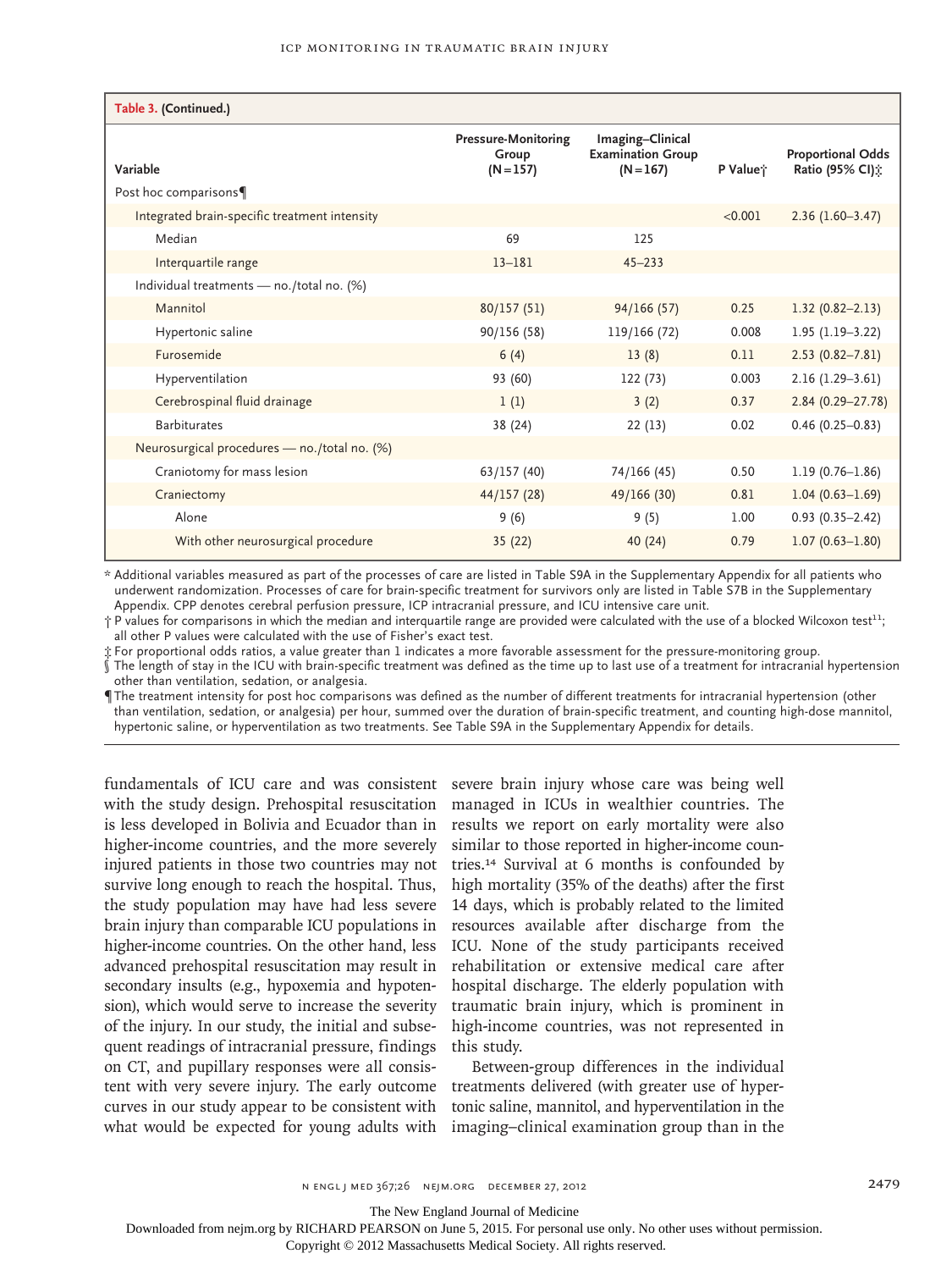| Table 4. Catheter-Related or Serious Adverse Events.* |                                                                        |                                                             |                      |
|-------------------------------------------------------|------------------------------------------------------------------------|-------------------------------------------------------------|----------------------|
| <b>Adverse Event</b>                                  | <b>Pressure-Monitoring</b><br>Group<br>$(N = 157)$<br>number (percent) | Imaging-Clinical<br><b>Examination Group</b><br>$(N = 167)$ | P Value <sup>*</sup> |
| Events related to ICP catheter <sub>1</sub> :         | 10(6)                                                                  |                                                             |                      |
| Infection                                             | $\Omega$                                                               |                                                             |                      |
| Catheter malfunction                                  | 4(3)                                                                   |                                                             |                      |
| Unplanned catheter removal                            | 4(3)                                                                   |                                                             |                      |
| Hemorrhage                                            | 2(1)                                                                   |                                                             |                      |
| Any serious adverse event                             | 70 (45)                                                                | 76 (46)                                                     | 0.91                 |
| <b>Infections</b>                                     | 13(8)                                                                  | 10(6)                                                       | 0.52                 |
| Nervous system events, excluding infections           | 19(12)                                                                 | 29 (17)                                                     | 0.21                 |
| Respiratory system events, excluding infections       | 9(6)                                                                   | 8(5)                                                        | 0.81                 |
| Cardiovascular system events                          | 17(11)                                                                 | 13(8)                                                       | 0.44                 |
| Death from an unspecified cause                       | 12(8)                                                                  | 12(7)                                                       | 1.00                 |

\* Additional adverse events are listed in Tables S10A and S10B in the Supplementary Appendix.

† Statistical significance was calculated with the use of Fisher's exact test.

‡ None of the catheter-related adverse events met the criteria for a serious adverse event.

pressure-monitoring group) reflect differences in approaches to treatment: scheduled treatment in the imaging–clinical examination protocol and treatment as indicated in the pressure-monitoring protocol. The quantitative measurement of intracranial pressure and the consequent fixed treatment threshold probably explains the more frequent administration of high-dose barbiturates and high-dose hypertonic saline in the pressuremonitoring group.

There was a need to standardize the type of monitoring used. Intraparenchymal monitoring was chosen for its accuracy,<sup>7</sup> ease of insertion, safety profile,<sup>18</sup> and low maintenance requirements. The alternative — a transduced ventricular catheter, which is accepted worldwide and was available but rarely used at the study sites before the start of the study — was not believed to be as compatible with our study setting, even though it offers the inherently useful therapeutic option of draining cerebrospinal fluid. Cerebrospinal-fluid drainage was a treatment option that would have required separate ventriculostomy placement — an approach to monitoring that is similar to that specified in the protocol for the ongoing Brain Tissue Oxygen Monitoring in Traumatic Brain Injury (BOOST 2) trial (ClinicalTrials .gov number, NCT00974259). Drainage of cerebrospinal fluid is consistent with guidelines-based

management.<sup>7</sup> Although it is effective as a means of lowering elevated intracranial pressure temporarily,<sup>19</sup> drainage has not been shown to improve the outcome of severe traumatic brain injury.<sup>20</sup>

At issue here is not the question of whether intracranial pressure is important — both groups were treated for intracranial hypertension. We investigated whether the guidelines-based<sup>7</sup> protocol used in this study significantly improved the outcome. Our results do not support the superiority of treatment based on intracranialpressure monitoring<sup>7</sup> over treatment guided by neurologic testing and serial CT imaging in improving short-term or long-term recovery in the general population of patients with severe traumatic brain injury. This finding does not argue against the use of intracranial–pressure monitoring. Only the monitoring-based interventional algorithm was tested here. It is possible that the imaging–clinical examination protocol provided superior control of intracranial pressure.<sup>17</sup> Alternatively, the lack of efficacy may be attributable to other factors, such as the use of a universal threshold for intracranial pressure or the efficacies and toxic effects of the therapeutic agents used, individually or in combination. Additional reasons for the lack of efficacy may include the interpretation of the data on intracranial pressure (a focus on instantaneous values rather than

2480 n engl j med 367;26 nejm.org december 27, 2012

The New England Journal of Medicine

Downloaded from nejm.org by RICHARD PEARSON on June 5, 2015. For personal use only. No other uses without permission.